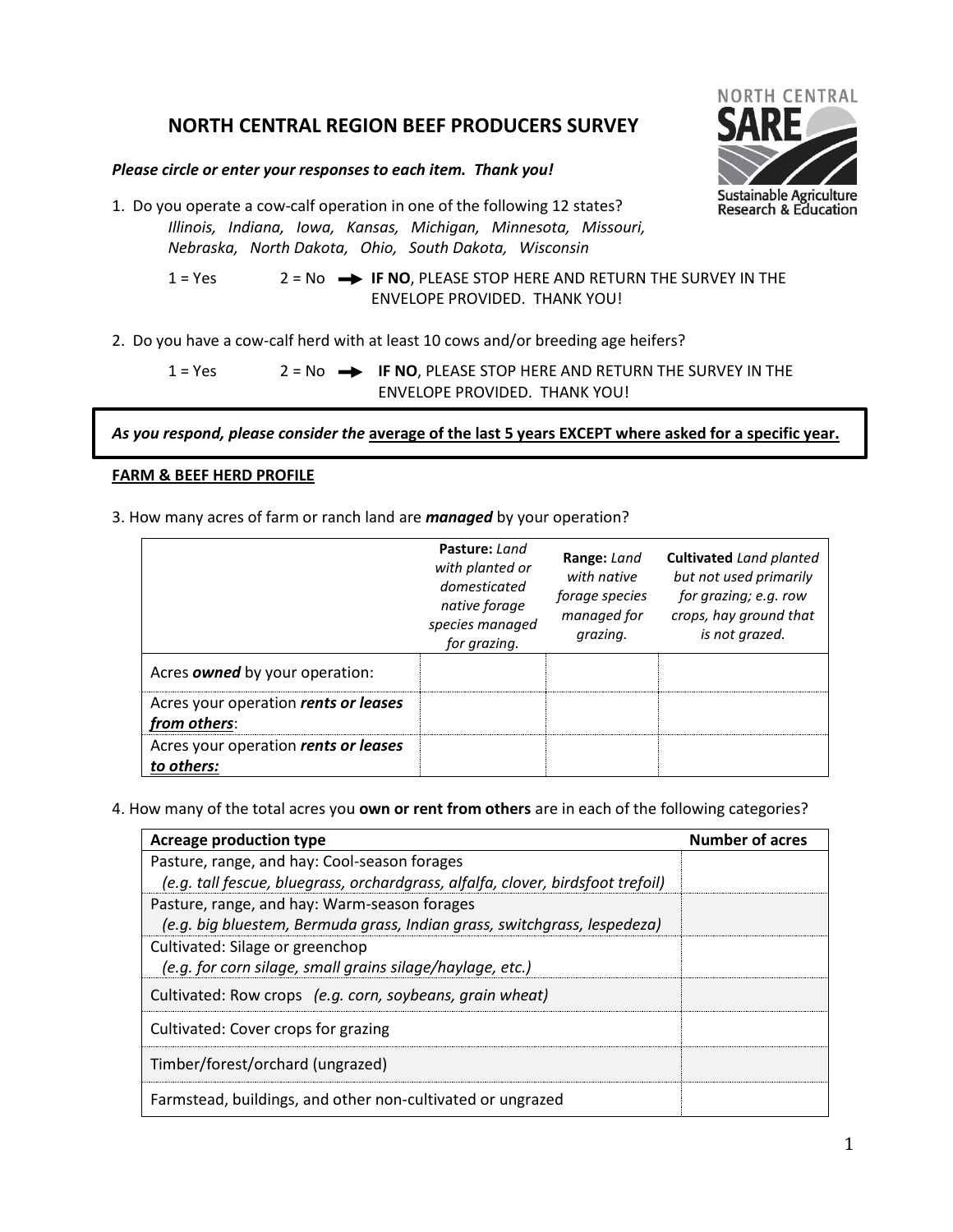5. What other types of livestock does your operation have, in addition to your cow/calf herd? *(Select all that apply.)*

| $1$ = Feedlot Cattle | $3 =$ Dairy Cattle        | 5 = Sheep/Goats |
|----------------------|---------------------------|-----------------|
| 2 = Stocker Cattle   | 4 = Grass finished cattle | $6 = Other:$    |

6. Economically, how important is your cow-calf operation to your farm operation overall?

| N. | Imnortant<br>Slightly | Somewhat Important | tant. | verv |
|----|-----------------------|--------------------|-------|------|
|    |                       |                    |       |      |

7. How many *total* hours of labor per week (on average over the year) go into your cow-calf operation?

\_\_\_\_\_\_\_\_\_\_\_ hours per week

8. Would you consider your cow-calf operation to be confinement?  $1 = Yes$   $2 = No$ 

9. How many of the following animal types did you have in your cow-calf operation in **2019**?

\_\_\_\_\_\_\_\_\_\_\_ Cows and heifers that calved (regardless of calf survival)

\_\_\_\_\_\_\_\_\_\_\_ Calves weaned

\_\_\_\_\_\_\_\_\_\_\_ Bulls maintained for breeding purposes

Replacement heifers maintained (between weaning and breeding)

10. What is the makeup of your herd? *(Select one answer)*

1 = Purebred 2 = Commercial 3 = Both purebred and commercial

11. What are the predominant breeds in your herd? \_\_\_\_\_\_\_\_\_\_\_\_\_\_\_\_\_\_\_\_\_\_\_\_\_\_\_\_\_\_

## **Thinking about the past 5 years…**

## 12. How satisfied are you with the **herd health** of your cow-calf operation?

| . .<br><u> birinin ilirin ilirin ilirin ilirin ili</u> | . . | - - - - |  |
|--------------------------------------------------------|-----|---------|--|
|                                                        |     |         |  |

13. How satisfied are you with the **reproductive success** of your cow-calf operation?

| . .<br><u> --------------------------</u> | - -<br>. | $N121 + 522$ |  |
|-------------------------------------------|----------|--------------|--|
|                                           |          |              |  |

14. Do you have a defined breeding season?  $1 = Yes$   $2 = No$ 

15. Approximately how many calves were born during each month **in 2019** in your operation?

| JAN  | <b>FEB</b> | <b>MAR</b> | APR  | MAY  | JUN  | jul  | AUG  | <b>SEP</b> | OCT  | <b>NOV</b> | DEC  |
|------|------------|------------|------|------|------|------|------|------------|------|------------|------|
| 2019 | 2019       | 2019       | 2019 | 2019 | 2019 | 2019 | 2019 | 2019       | 2019 | 2010       | 2019 |
|      |            |            |      |      |      |      |      |            |      |            |      |
|      |            |            |      |      |      |      |      |            |      |            |      |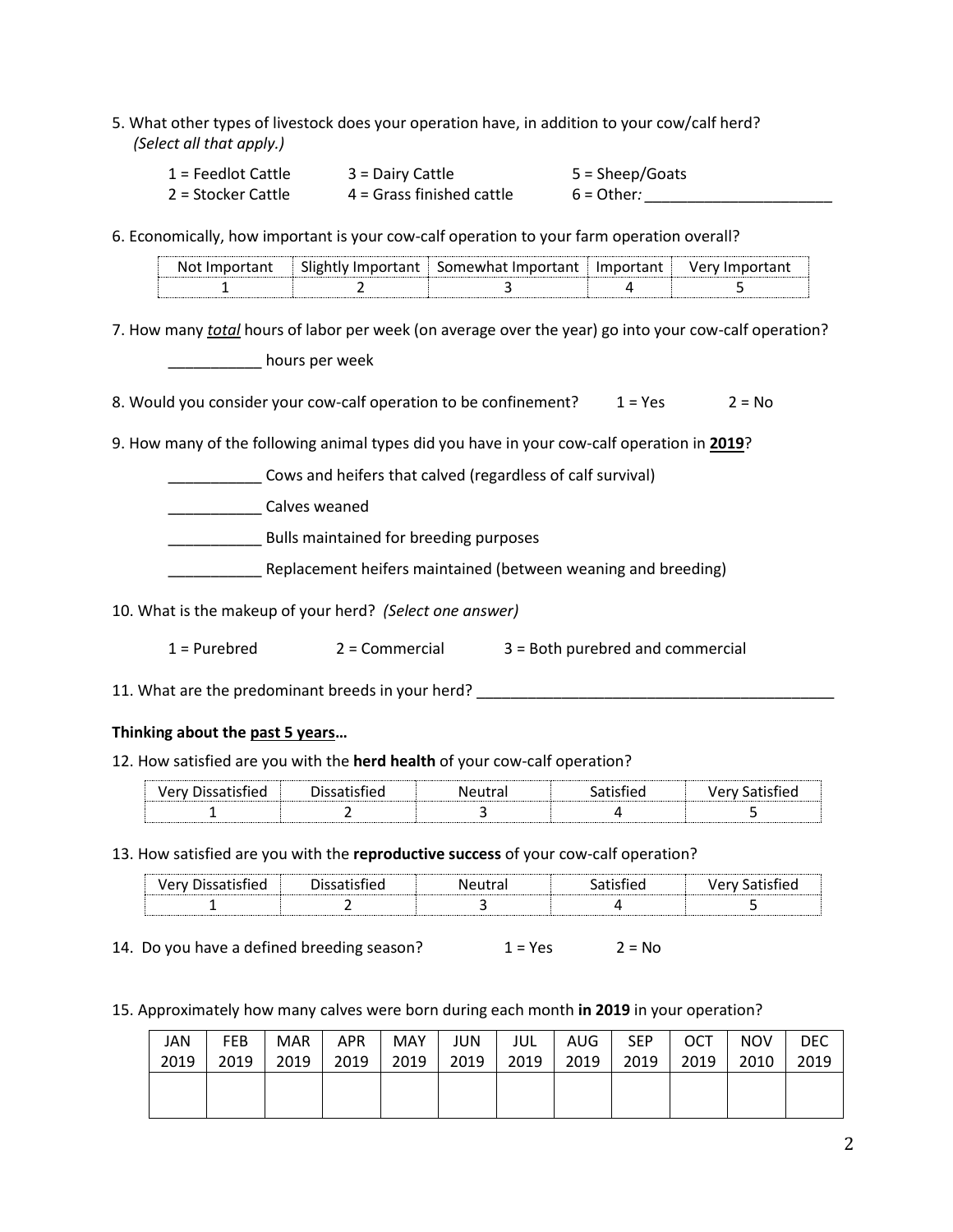#### **Please think about the past 5 years as you answer the following questions.**

16. What are the **main** reasons your operation calves when it does? (Select no more than 2.)

- 1 = Labor availability 3 = Market timing 5 = Forage or feed availability
- 2 = Weather 4 = Tradition 6 = Other: <u>\_\_\_\_\_\_\_\_\_\_\_\_\_\_\_</u>
- -

17. How satisfied are you with the **nutritional management** component of your cow-calf operation?

| ີ<br>. | יש | -----<br>a | ັ | <br> |
|--------|----|------------|---|------|
|        |    |            |   |      |

18. What months is your cowherd typically allowed to graze? *(Circle all that apply.)*

|  |  | M | JN | -<br> | ---<br>$-$      | $\sim$ | 'V<br>M | <b>**************</b><br>. . |
|--|--|---|----|-------|-----------------|--------|---------|------------------------------|
|  |  |   |    |       | <b>START OF</b> | ∸      | --      | --                           |

19. Do you use the following types of grazing systems on your farm?

| Yes          | No |                                                                                    |
|--------------|----|------------------------------------------------------------------------------------|
| 1            |    | Continuous grazing (no rest for forage regrowth between grazing)                   |
| $\mathbf{1}$ |    | Rotational grazing (animals rotated through pastures to allow for forage regrowth) |
| $\mathbf{1}$ |    | Controlled grazing (strip grazing with new pasture area allocated often)           |
| 1            |    | Mob grazing (concentrated stocking density and then extended period of rest)       |
|              |    | Other:                                                                             |

20. What portion of your cow-calf operation's feed and forage *over the entire year* is produced by **your own** farm?

1 = Less than 25% 2 = 25-49% 3 = 50-74% 4 = 75% or More

21. During what months do you generally feed harvested forage (*e.g. hay, haylage or balelage, silage*) to the majority of your cowherd? *(Select all that apply)*

| N |   |  | <br>JN<br> | ∽<br>JС<br> | $\sim$<br> | $\sim$ $-$<br>◡ | IM.<br>JV | <br>⊩<br> |
|---|---|--|------------|-------------|------------|-----------------|-----------|-----------|
|   | - |  |            |             |            | --              | --        | --        |

22. Do you generally group animals on your cow-calf operation by their nutrient requirements? (*e.g. lactating vs. dry, heifers vs. cows, first-calf heifers vs. mature cows*)

 $1 = Yes$   $2 = No$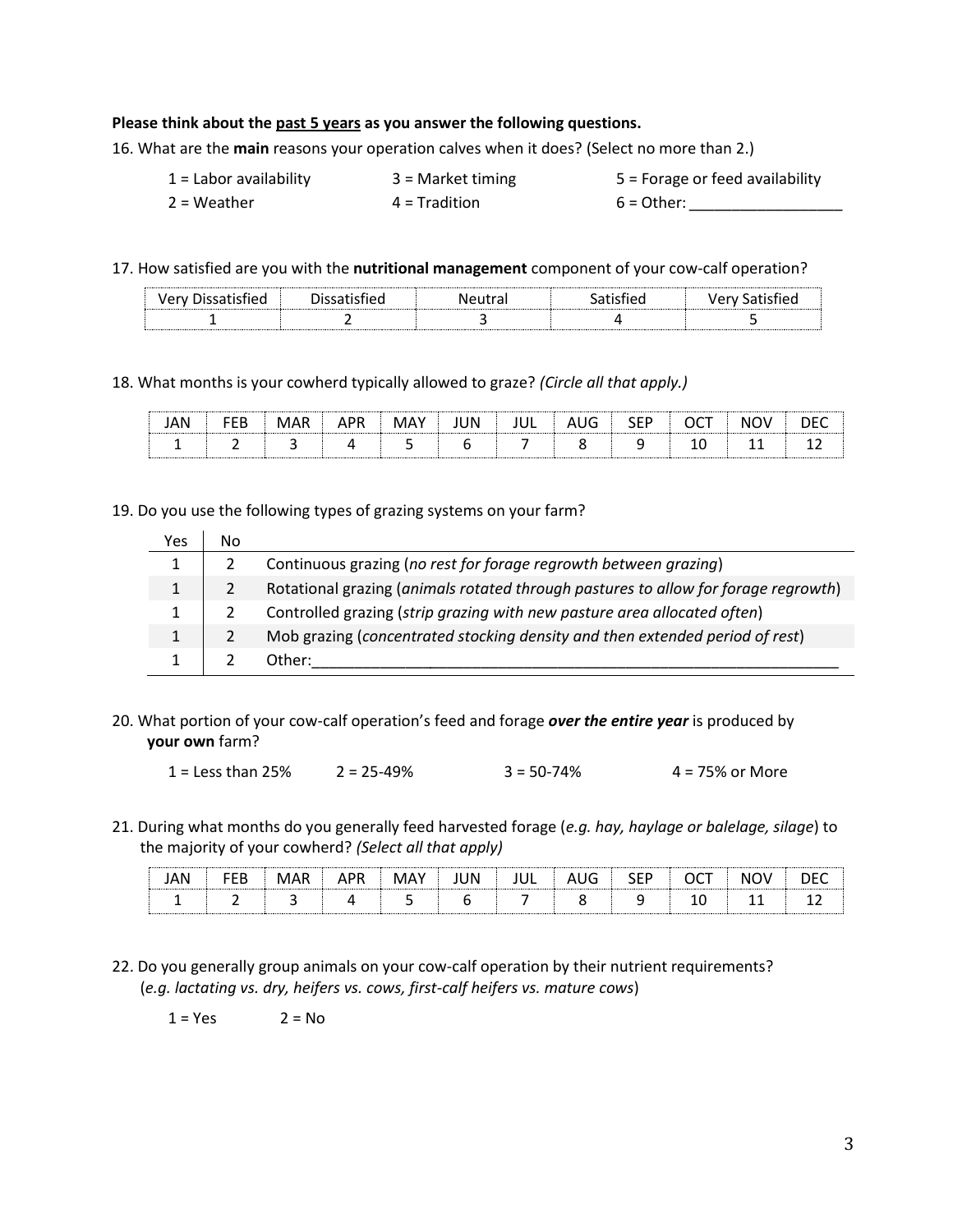### **Again, please answer the following questions thinking about the past 5 years.**

|                       | <b>Energy &amp; Protein</b><br>Supplement |          | <b>Salt Supplement (Salt only-</b><br>no trace minerals) | <b>Mineral &amp; Vitamin</b><br>Supplement |                    |          |
|-----------------------|-------------------------------------------|----------|----------------------------------------------------------|--------------------------------------------|--------------------|----------|
| <b>Bred Heifers</b>   | $1 = Yes$                                 | $2 = No$ | $1 = Yes$                                                | $2 = N_0$                                  | $1 = Yes$          | $2 = No$ |
| <b>Pregnant Cows</b>  | $1 = Yes$                                 | $2 = No$ | $1 = Yes$                                                | $2 = No$                                   | $1 = Yes$ $2 = No$ |          |
| Lactating 2-year olds | $1 = Yes$                                 | $2 = No$ | $1 = Yes$                                                | $2 = No$                                   | $1 = Yes$          | $2 = No$ |
| Lactating cows        | $1 = Yes$                                 | $2 = No$ | $1 = Yes$                                                | $2 = No$                                   | $1 = Yes$          | $2 = No$ |
| <b>Bulls</b>          | $1 = Yes$                                 | $2 = No$ | $1 = Yes$                                                | $2 = No$                                   | $1 = Yes$ $2 = No$ |          |
| <b>Open Females</b>   | $1 = Yes$                                 | $2 = No$ | $1 = Yes$                                                | $2 = No$                                   | $1 = Yes$          | $2 = No$ |

23. Do you generally provide the following types of supplements to the groups of cattle listed below? *(Select a response for each supplement type in each row.)*

- 24. What is your estimated feed and forage cost for **one cow-calf pair each year**? \$
- 25. How likely is it that changes in the following areas would improve the financial returns of your cow-calf operation?

|                         | <b>Very</b><br><b>Unlikely</b> | Somewhat<br><b>Unlikely</b> | <b>Neutral</b> | Somewhat<br><b>Likely</b> | <b>Very</b><br>Likely |
|-------------------------|--------------------------------|-----------------------------|----------------|---------------------------|-----------------------|
| Number of head          |                                |                             |                |                           |                       |
| Forage management       |                                |                             |                |                           |                       |
| Land management         |                                |                             |                |                           |                       |
| Health management       |                                |                             |                |                           |                       |
| Reproductive management |                                |                             |                |                           |                       |
| Other:                  |                                |                             |                |                           |                       |

26a. In general, how satisfied have you been with the financial returns of your cow-calf operation over the last five years?

| ∼                   |  | - - |  |
|---------------------|--|-----|--|
| <b>A.L.L.L.L.L.</b> |  |     |  |

26b. How likely is it that the financial returns from your cow- calf operation in 2020 will be negatively impacted by the global coronavirus pandemic?

| Very Unlikely | Somewhat<br>Inlikely | Neutral | Somewhat<br>Likelv | Likelv<br>Verv I |
|---------------|----------------------|---------|--------------------|------------------|
|               |                      |         |                    |                  |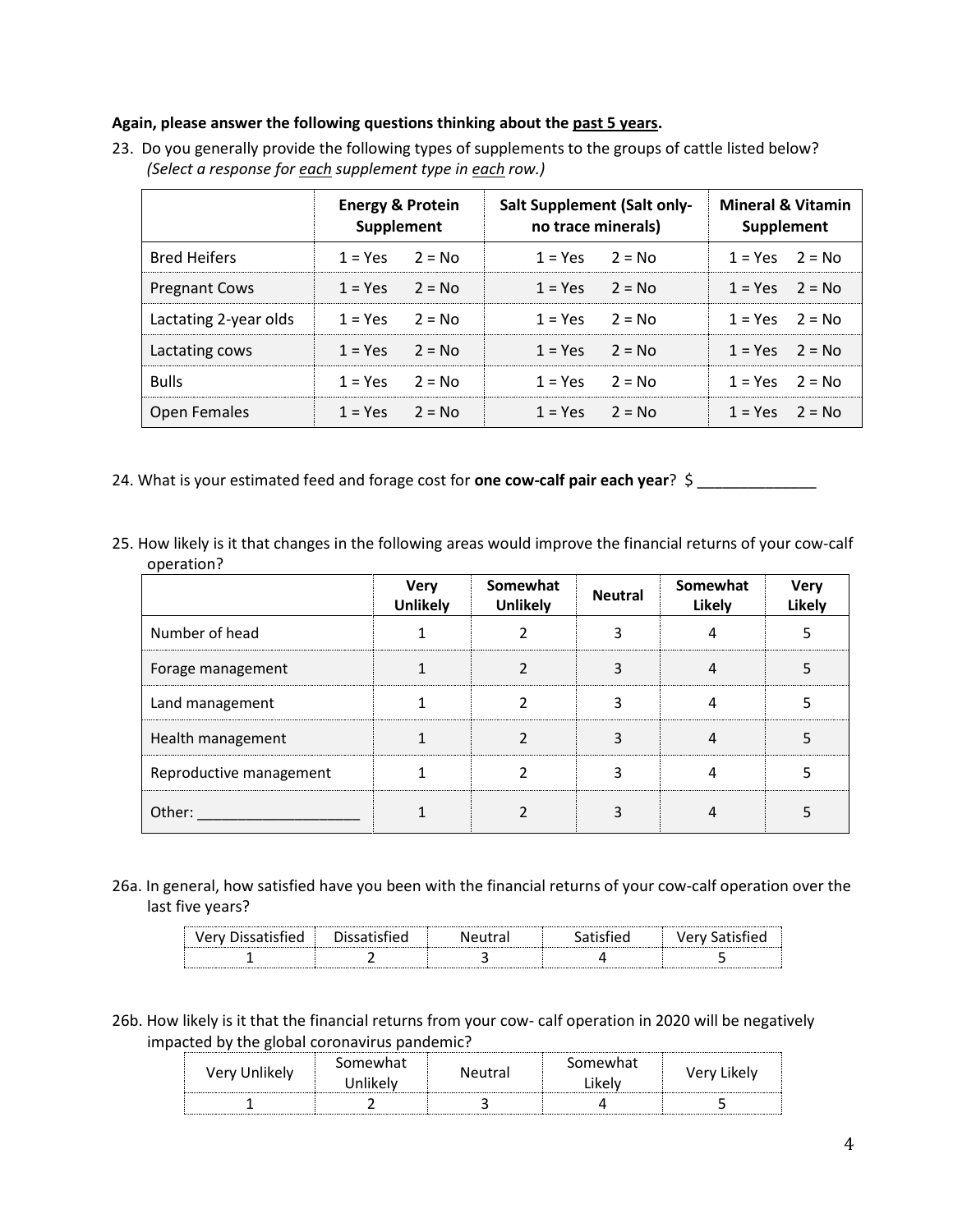### **WINTER FORAGE AND NUTRITIONAL MANAGEMENT PRACTICES**

*For the purposes of this study we define "Winter" as the time between the first major frost and last major frost, or the time of dormancy (little to no growth) for most grazed forages due to cold temperatures.*

### **Please think about the past 5 years as you answer the following questions.**

27. Based on this definition of winter (above), what months do you consider to be part of winter feeding? *(Circle all that apply)*

28. What portion of your operation's feed and forage is produced by your own farm for **winter feeding**?

1 = Less than 25% 2 = 25-49% 3 = 50-74% 4 = 75% or More

29. How much of the forage that you feed to your cowherd over the winter is made up of the following forage types?

|                                         | <b>None</b> | $1 - 25%$      | 26-49% | 50-74% | 75-100% |
|-----------------------------------------|-------------|----------------|--------|--------|---------|
| Hay (dried/cured)                       |             | $\mathcal{P}$  | 3      | 4      | 5       |
| Haylage/Baleage (forage)                | 1           | $\mathcal{P}$  | 3      | 4      | 5       |
| Silage (e.g. corn or small grain)       | 1           | $\mathfrak z$  | 3      | 4      | 5       |
| <b>Grazing Forage</b>                   |             | $\mathcal{P}$  | ς      | 4      | 5       |
| <b>Grazing Cover Crops</b>              | 1           | $\mathcal{P}$  | 3      | 4      | 5       |
| Grazing Crop Residue (e.g. corn stalks) | 1           | $\mathfrak{p}$ | 3      | 4      | 5       |
| Other (Please specify:                  | 1           | $\mathfrak z$  | 3      | 4      | 5       |
| Other (Please specify:                  |             | C              | 3      |        |         |

30. How do you store **MOST of** your dried or cured hay? *(Select one response.)*

1 = Uncovered on ground (soil) 3 = Uncovered off ground on gravel, pallets, concrete, etc

2 = Covered on ground (soil) 4 = Covered off ground on gravel, pallets, concrete, etc

31. Do you feed forage as part of a total mixed ration?  $1 = Yes$  2 = No

32. **Where** do you feed **MOST** of your harvested forage (*dry hay, haylage/baleage, or silage*)? *(Select one response.)*

| 1 = Barn               | 3 = Paddock (non-pasture soil) |
|------------------------|--------------------------------|
| 2 = Pasture (grazable) | $4 = Other$                    |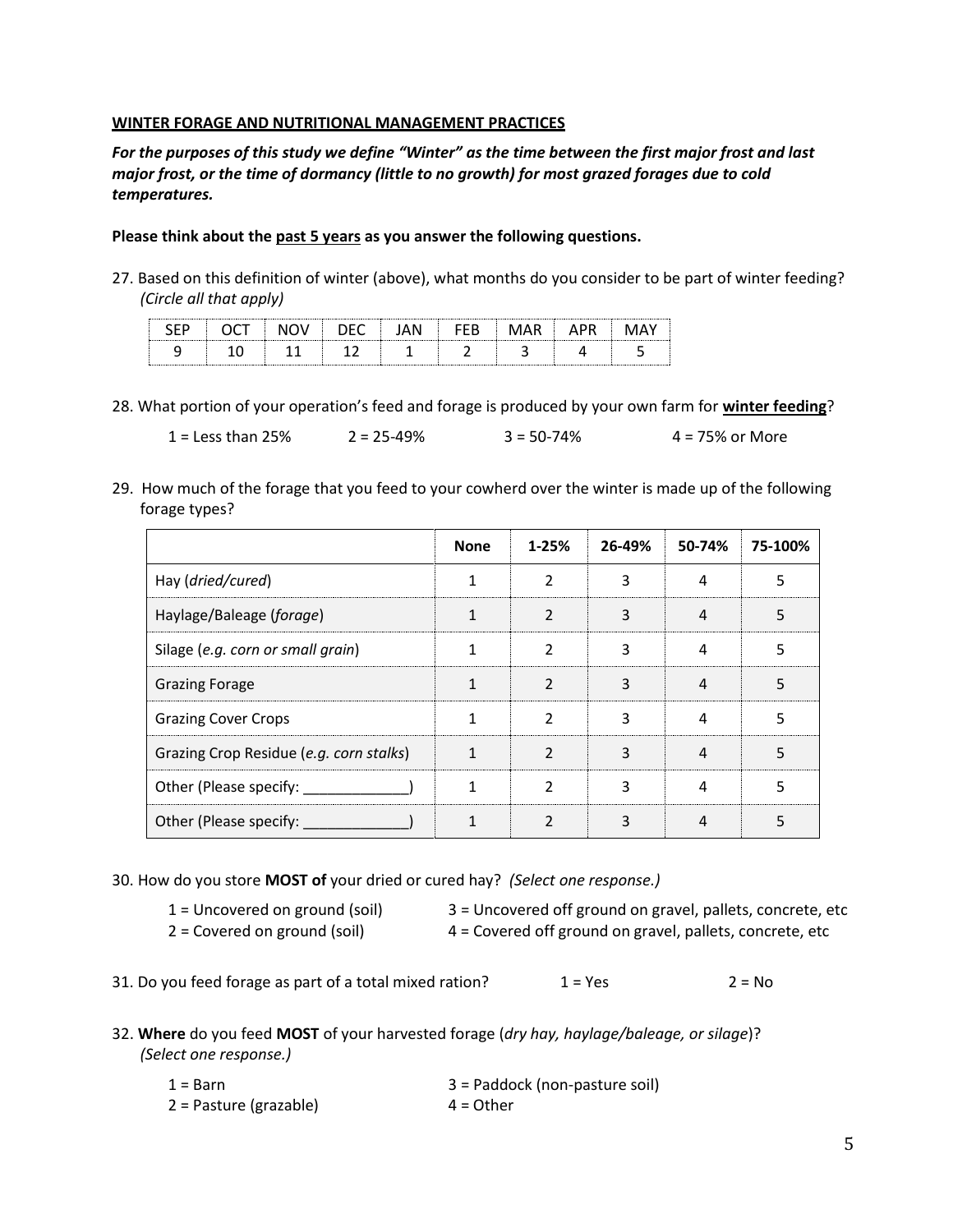33. **How** do you feed **MOST** of your harvested forage (dry hay, haylage/baleage, or silage)? *(Select one response)*

| $1 =$ Hay ring        | $4 = On ground$ |
|-----------------------|-----------------|
| 2 = Wagon-style bunk  | $5 =$ Other     |
| $3$ = Fence-line bunk |                 |

34. How has your use of the following forage types for **winter feeding** changed over the *last 10 years*?

|                                         | Large<br>decrease | Some<br>decrease | <b>No</b><br>change | Some<br>increase | Large<br>increase |
|-----------------------------------------|-------------------|------------------|---------------------|------------------|-------------------|
| Hay (dried/cured)                       |                   |                  |                     |                  |                   |
| Haylage/Baleage (forage)                |                   |                  |                     |                  |                   |
| Silage (e.g. corn or small grain)       |                   |                  |                     | Δ                |                   |
| <b>Grazing Forage</b>                   |                   |                  |                     |                  |                   |
| <b>Grazing Cover Crops</b>              |                   |                  |                     |                  |                   |
| Grazing Crop Residue (e.g. corn stalks) |                   |                  |                     |                  |                   |
| Other:                                  |                   |                  |                     |                  |                   |

35. How satisfied are you with your access to the following **winter forage** types for your cow-calf operation?

| Forage type                             | <b>Verv</b><br><b>Dissatisfied</b> | <b>Dissatisfied</b> | <b>Neutral</b> | <b>Satisfied</b> | Verv<br><b>Satisfied</b> |
|-----------------------------------------|------------------------------------|---------------------|----------------|------------------|--------------------------|
| Hay (dried/cured)                       |                                    |                     |                |                  |                          |
| Haylage/Baleage (forage)                |                                    |                     |                |                  |                          |
| Silage (e.g. corn or small grain)       |                                    |                     |                |                  |                          |
| <b>Grazing Forage</b>                   |                                    |                     |                |                  |                          |
| <b>Grazing Cover Crops</b>              |                                    |                     |                |                  |                          |
| Grazing Crop Residue (e.g. corn stalks) |                                    |                     |                |                  |                          |
| Other:                                  |                                    |                     |                |                  |                          |

- 36. What is the one forage type you would **most** like to **increase use** of during winter feeding of your cowherd in 2020-21? *(Select one type.)*
	-
	- 2 = Haylage/Baleage (forage) 6 = Grazing crop residue
	- 3 = Silage (e.g. corn or small grain) 7 = Other: \_\_\_\_\_\_\_\_\_\_\_\_\_\_\_\_\_\_\_\_\_\_\_\_\_\_\_\_
	-
	- 1 = Hay (dried/cured) 5 = Grazing cover crops
		-

4 = Grazing forage 8 = None [IF NONE, GO TO QUESTION 38]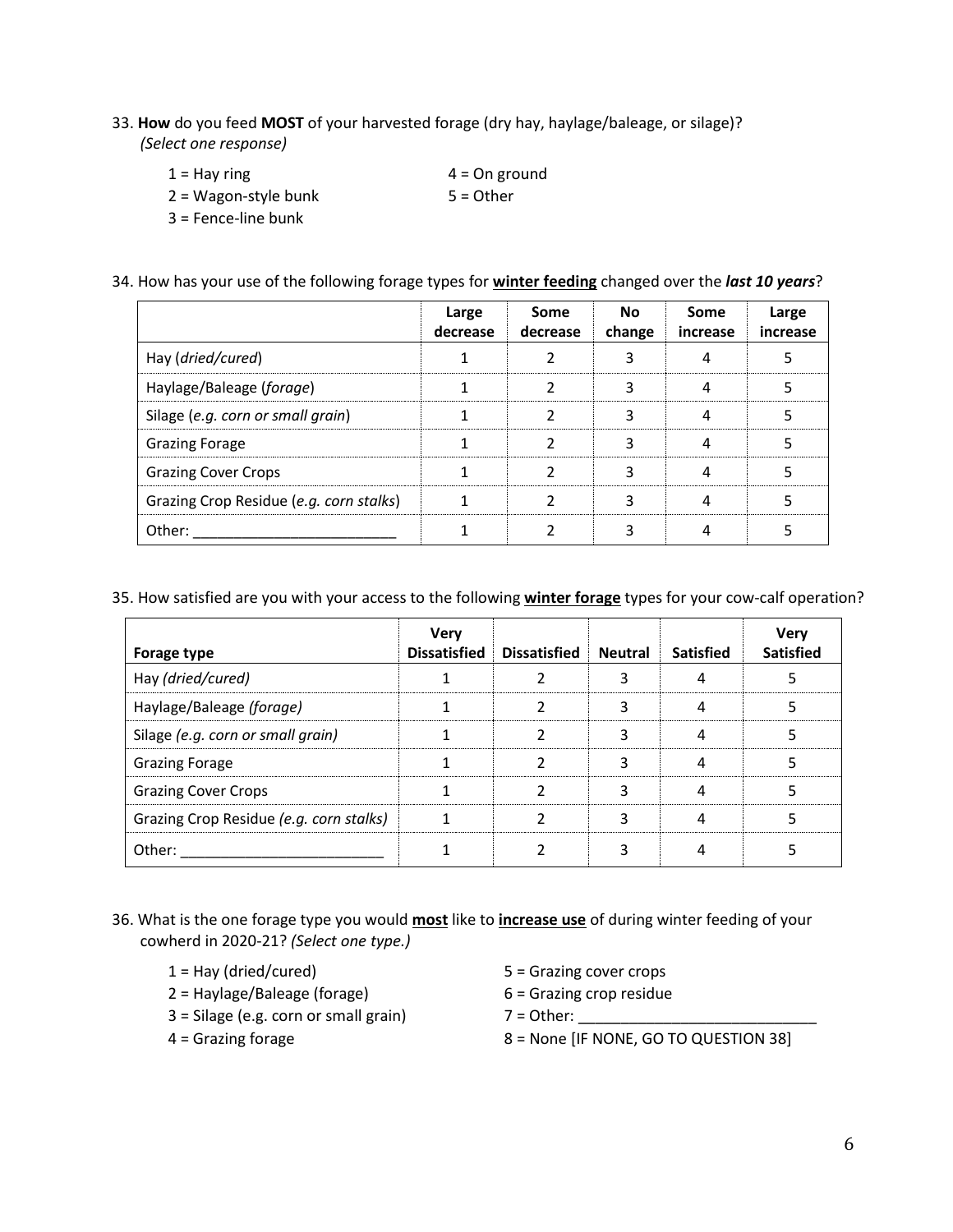37. What are your current barriers to using this forage type? *(Select all that apply.)*

| $1$ = Inappropriate climate for forage type | $6$ = Weather variability              |
|---------------------------------------------|----------------------------------------|
| $2 =$ Limited land area                     | $7 =$ Cost associated with forage type |
| $3 =$ Labor associated                      | 8 = Fencing infrastructure             |
| $4$ = Water infrastructure                  | $9 =$ Soil fertility                   |
| $5 =$ Lack of knowledge                     | $10 =$ Other:                          |
|                                             |                                        |

38. Do you purposefully reserve or stockpile (accumulate forage grown previously for later grazing) summer or fall-grown forage of pasture or rangeland to graze in **winter**?

 $1 = Yes$   $2 = No$  [IF NO, GO TO QUESTION 40 BELOW]

**If YES**: 39. Is this stockpiled or reserved forage grazed in any of the following ways?

| Yes | No |                                                                            |
|-----|----|----------------------------------------------------------------------------|
|     |    | 2 Continuous grazing (animals grazing the same area over a period of time) |
|     |    | Controlled grazing (strip grazing with new pasture area allocated often)   |
|     |    | Mob grazing (concentrated stocking density for rapid grazing)              |
|     |    | Other:                                                                     |

(NOW GO TO QUESTION 41 BELOW)

If NO: 40. Why don't you reserve or stockpile summer or fall growth to use for winter grazing? *(Select all that apply.)*

| 1 = Climate/weather               | $5$ = Lack of fencing infrastructure |
|-----------------------------------|--------------------------------------|
| 2 = Limited land area             | $6$ = Lack of water infrastructure   |
| 3 = Cost associated with grazing  | 7 = Don't know enough about it       |
| 4 = Labor associated with grazing | $8 =$ Other:                         |

41. Do you have the following types of infrastructure in place for managing your land for **winter forage** use in your cow-calf operation?

| Yes          | No |                     |
|--------------|----|---------------------|
|              |    | Fencing (permanent) |
|              |    | Fencing (temporary) |
|              |    | Water (permanent)   |
| $\mathbf{1}$ |    | Water (temporary)   |
|              |    | Other:              |

42. During the winter, do you provide your cowherd with protein and energy supplements (e.g. grain, co-products, etc.)?

$$
1 = Yes \t 2 = No
$$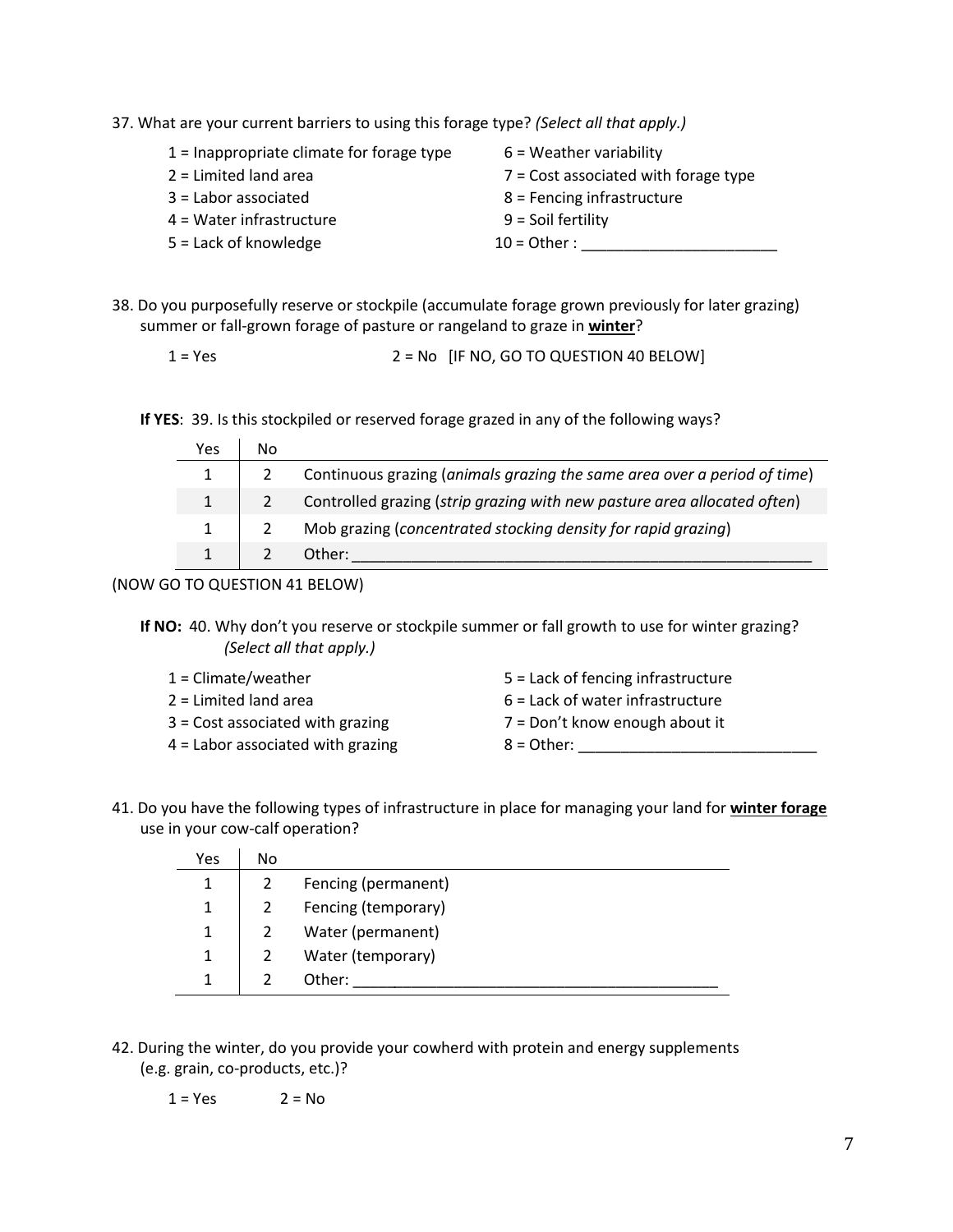43. How much do the following factors **influence the types and quantities of winter forage** that you use for your cow-calf operation? This includes *positive* or *negative* influence.

|                                                          | <b>No</b><br><b>Influence</b> | <b>Minor</b><br><b>Influence</b> | Some<br>Influence | Major<br><b>Influence</b> |
|----------------------------------------------------------|-------------------------------|----------------------------------|-------------------|---------------------------|
| Climate (e.g. growing days, temperatures, precipitation) | 1                             | 2                                | 3                 | 4                         |
| Weather predictability (year-to-year)                    | $\mathbf{1}$                  | 2                                | 3                 | 4                         |
| Fencing                                                  | 1                             | 2                                | 3                 | 4                         |
| Land availability                                        | 1                             | 2                                | 3                 | 4                         |
| Water infrastructure (e.g. waterers, pipe, etc.)         | 1                             | $\overline{2}$                   | 3                 | 4                         |
| Cost of producing harvested forage                       | 1                             | $\overline{2}$                   | 3                 | 4                         |
| Cost of purchasing harvested forage                      | 1                             | 2                                | 3                 | 4                         |
| Quality of forage needed                                 | 1                             | 2                                | 3                 | $\overline{a}$            |
| Quantity of forage needed                                | 1                             | $\overline{2}$                   | 3                 | 4                         |
| Cost of renting land                                     | 1                             | 2                                | 3                 | 4                         |
| Labor prices and availability                            | 1                             | $\overline{2}$                   | 3                 | 4                         |
| Competition for resources within your operation          | 1                             | 2                                | 3                 | 4                         |
| Wildlife concerns                                        | 1                             | $\mathcal{P}$                    | 3                 | 4                         |
| Water quality concerns                                   | 1                             | 2                                | 3                 | 4                         |
| Other:                                                   | 1                             | $\overline{2}$                   | 3                 | 4                         |

44. How do you determine forage quality? *(Select all that apply.)*

| $1$ = Forage type                          | 5 = Past feeding value         |
|--------------------------------------------|--------------------------------|
| 2 = Forage analysis (quality test)         | $6$ = Previous forage analysis |
| 3 = Animal performance (condition, growth) | $7 =$ Other:                   |

- 4 = Book values (e.g. NRC or Extension publication)
- 45. How do you separate and feed the harvested forage inventory for your cow-calf operation? *(Select all that apply.)*

| $1 = By forage type$    | 4 = By forage species            |
|-------------------------|----------------------------------|
| 2 = By harvest date     | $5$ = None, no forage separation |
| 3 = By harvest location | $6 = Other:$                     |

- 47. How often do you have the **soil** in your **pastures &/or hay grounds** tested?
	- $1 =$  Annually 2 = Every two years 3 = Every five years 4 = Rarely or never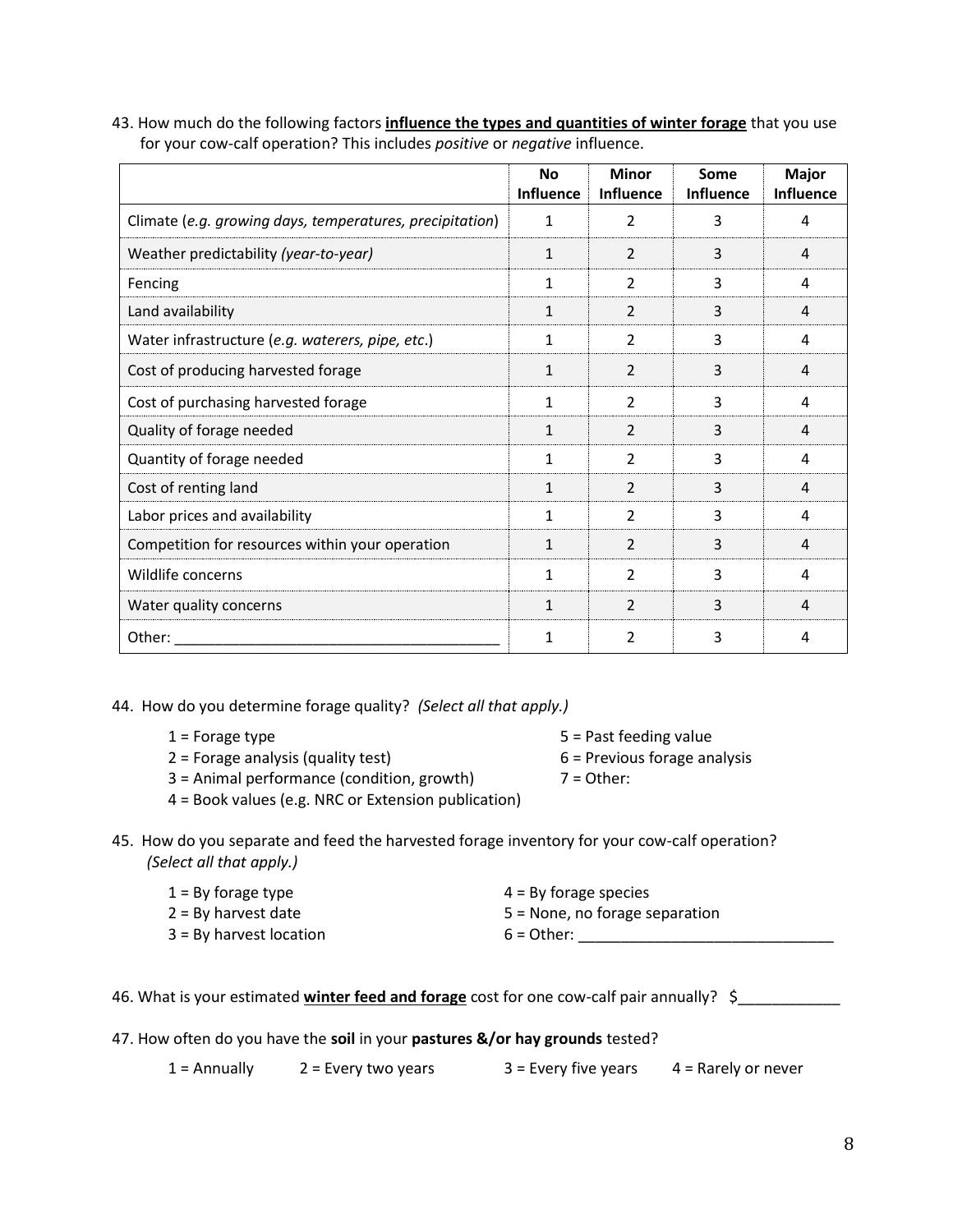48. How important are **winter** feeding practices compared to **non-winter** feeding or grazing practices for the following components of your cow-calf operation?

|                                       | <b>Winter is</b><br><b>Much More</b><br>Important |                          |   | <b>Equally</b><br>Important |   |   | <b>Non-Winter is</b><br><b>Much More</b><br>Important |
|---------------------------------------|---------------------------------------------------|--------------------------|---|-----------------------------|---|---|-------------------------------------------------------|
| Overall feed costs                    | 1                                                 | $\overline{2}$           | 3 | 4                           | 5 | 6 | 7                                                     |
| Overall labor needs                   | $\mathbf{1}$                                      | $\overline{2}$           | 3 | 4                           | 5 | 6 | 7                                                     |
| Overall land management and costs     | $\mathbf{1}$                                      | $\overline{2}$           | 3 | 4                           | 5 | 6 | $\overline{7}$                                        |
| Overall facility management and costs | $\mathbf{1}$                                      | $\overline{2}$           | 3 | $\overline{4}$              | 5 | 6 | $\overline{7}$                                        |
| Cow numbers (herd size)               | 1                                                 | $\overline{2}$           | 3 | 4                           | 5 | 6 | $\overline{7}$                                        |
| Overall cow body condition            | 1                                                 | $\overline{2}$           | 3 | 4                           | 5 | 6 | 7                                                     |
| Overall cow health                    | 1                                                 | $\overline{\phantom{a}}$ | 3 | 4                           | 5 | 6 | $\overline{7}$                                        |
| Overall calf health and survival      | 1                                                 | $\overline{2}$           | 3 | 4                           | 5 | 6 | $\overline{7}$                                        |
| Overall calf growth and productivity  | 1                                                 | 2                        | 3 | 4                           | 5 | 6 | 7                                                     |
| Overall reproductive success          | 1                                                 | $\mathfrak{D}$           | 3 | 4                           | 5 | 6 | $\overline{7}$                                        |
| <b>Financial returns</b>              | 1                                                 | $\overline{2}$           | 3 | 4                           | 5 | 6 | 7                                                     |
| Other:                                | 1                                                 | $\overline{2}$           | 3 | 4                           | 5 | 6 | $\overline{7}$                                        |

- 49. How often do you have a nutrient analysis (quality test or hay test) performed for harvested or dormant forage?
	- 1 = Annually for **all** forages
	- 2 = Annually for **some** forages
	- 3 = Every 2 years
	- 4 = Every 5 years
	- 5 = Rarely or irregularly done

 $6 =$  Never  $\qquad$ 

- 50. **IF NEVER:** Why have you not used forage nutrient analyses? *(Select all that apply.)*
	- 1 = No perceived problems with forage quality
	- 2 = Cost of forage nutrient analysis
	- 3 = Lack of analytical service availability
	- 4 = Lack of equipment
	- 5 = Lack of time/labor necessary
	- 6 = Don't know how or where to do nutrient analysis
	- $7 =$  Other:

## **PLEASE GO TO QUESTION 54 (NEXT PAGE)**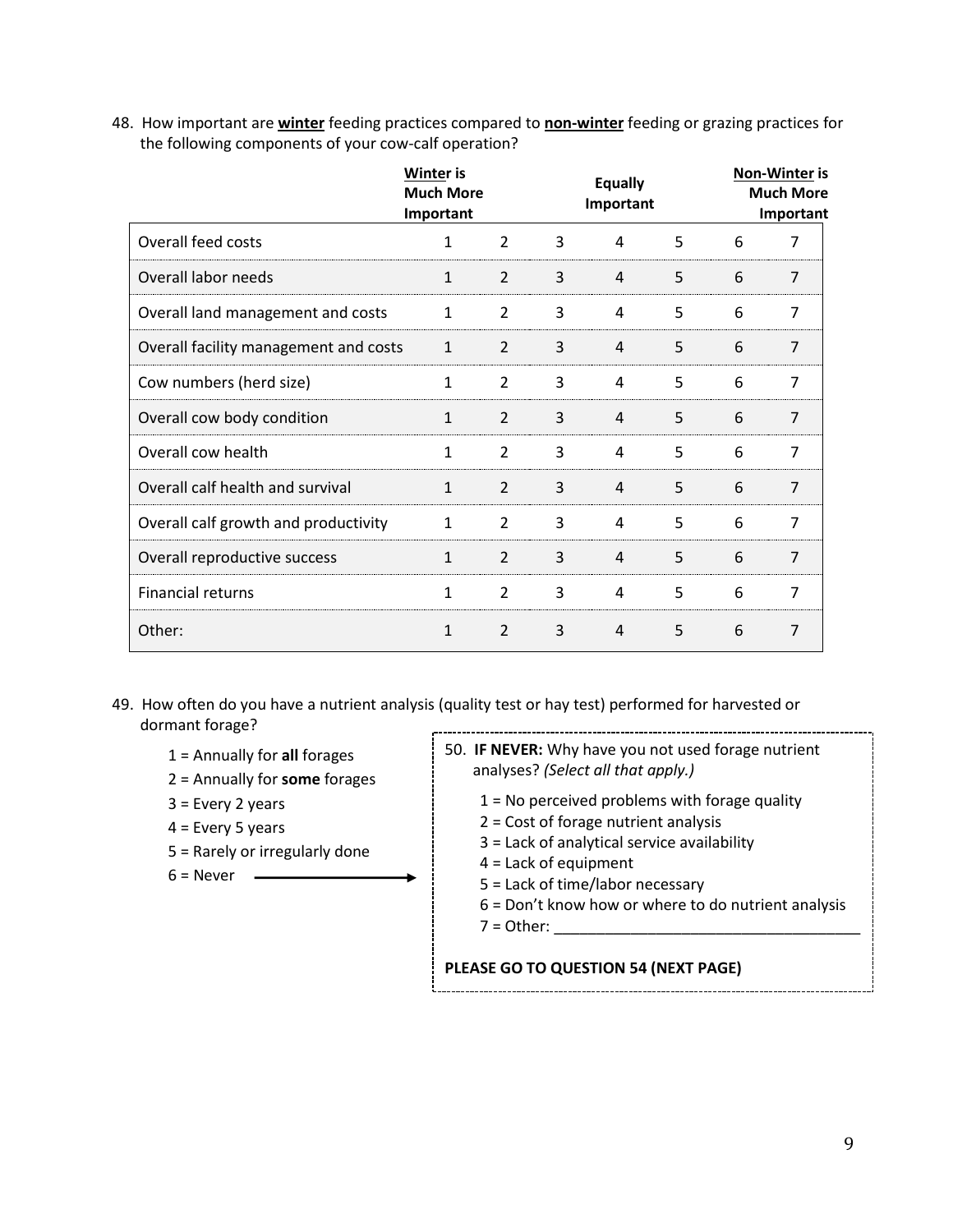### **IF YOU HAVE HAD A FORAGE NUTRIENT ANALYSIS DONE, PLEASE ANSWER QUESTIONS 51, 52 and 53.**

- 51. Who has conducted your forage nutrient analyses? *(Select all that apply.)*
	-
	- $1 =$  Commercial laboratory  $3 =$  Other:
	- 2 = University laboratory

52. Which of the following types of forage have you had analyzed? *(Select all that apply.)*

- 1 = Hay (dried/cured) 5 = Grazing cover crops 2 = Haylage/Baleage (forage) 6 = Grazing crop residue 3 = Silage (e.g. corn or small grain) 7 = Other: \_\_\_\_\_\_\_\_\_\_\_\_\_\_\_\_\_\_\_\_\_\_\_\_\_\_\_\_\_
- 4 = Grazing forage
- 53. Do you use your forage nutrient analysis results in any of the following ways?

| Yes | No             |                                                                 |
|-----|----------------|-----------------------------------------------------------------|
|     |                | To determine if cowherd nutrient requirements are met by forage |
| 1   | $\mathcal{P}$  | To determine amount of energy/protein supplement necessary      |
| 1   | $\mathcal{L}$  | To feed forage to animal groups based on quality                |
| 1   |                | To feed forage during specific months based on quality          |
| 1   |                | To market forage                                                |
| 1   | $\mathfrak{p}$ | To purchase additional forage                                   |
|     |                | Other:                                                          |

Please indicate the extent to which you disagree or agree with each statement below.

|     |                                                                                                                            | <b>Strongly</b><br><b>Disagree</b> | <b>Disagree</b> | <b>Neutral</b> | Agree | <b>Strongly</b><br>Agree |
|-----|----------------------------------------------------------------------------------------------------------------------------|------------------------------------|-----------------|----------------|-------|--------------------------|
| 54. | The quality of winter forage available is<br>adequate for my cow-calf operation.                                           | 1                                  | 2               | 3              | 4     | 5                        |
| 55. | My ability to provide winter forage<br>determines the number of breeding<br>females on my operation.                       | 1                                  | $\mathcal{P}$   | 3              | 4     | 5                        |
| 56. | My cowherd productivity is limited by<br>nutritional management during winter.                                             | 1                                  | $\mathcal{P}$   | 3              | 4     | 5                        |
| 57. | Environmental or ecological concerns<br>affect winter forage management<br>practices of our operation.                     | 1                                  | $\mathfrak{p}$  | 3              | 4     |                          |
| 58. | My operation is able to adapt well during<br>times of weather unpredictability that<br>affect our available winter forage. | 1                                  | $\mathfrak z$   | 3              | 4     |                          |
| 59. | My operation is able to adapt well during<br>times of feed price volatility or change.                                     | 1                                  | $\mathcal{P}$   | 3              | 4     | 5                        |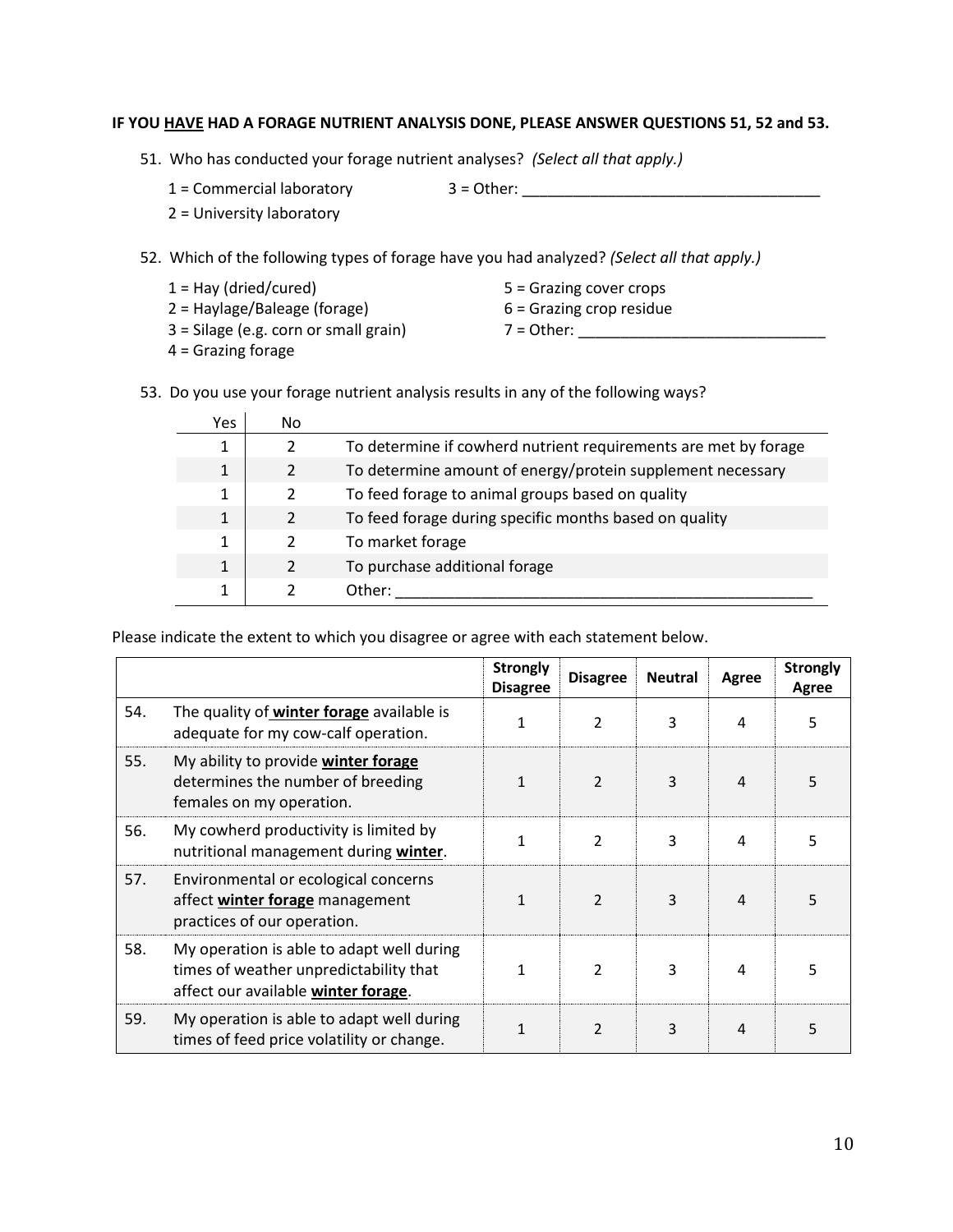**Strongly Disagree Disagree Neutral Agree Strongly Agree** 60. **Winter forage** is allocated to groups of animals based on perceived forage quality. <sup>1</sup> <sup>2</sup> <sup>3</sup> <sup>4</sup> <sup>5</sup> 61. I am satisfied with the **winter forage** management of my cow-calf operation. 1 2 3 4 5 62. **Winter forage and feed** costs do not limit financial returns of my cow-calf operation. <sup>1</sup> <sup>2</sup> <sup>3</sup> <sup>4</sup> <sup>5</sup> 63. **Winter feeding/forage** management is more *difficult* than nutritional management during the rest of the year.  $\begin{array}{c|ccccccccccccccccc} 1 & & 2 & & 3 & & 4 & & 5 \end{array}$ 64. **Winter feeding/forage** management is more *important* than nutritional management during the rest of the year.  $\begin{array}{c|ccccccccccccccccccccc} 1 & & 2 & & 3 & & 4 & & 5 \end{array}$ 

To what extent do you disagree or agree with each statement below?

#### **MANAGER/OPERATOR PROFILE (Overall manager or operator making management decisions)**

|  | 65. Your age: |  |  | vears |
|--|---------------|--|--|-------|
|--|---------------|--|--|-------|

66. Your gender:  $1 = Male$   $2 = Female$ 

67. Your operation's Zip Code:

68. What is your main motivation for having a cow-calf operation? *(Select one answer.)*

| 1 = Land management | $4$ = Lifestyle |
|---------------------|-----------------|
| 2 = Income          | $5 =$ Other:    |
| $\sim$ $ \cdots$    |                 |

3 = Tradition

69. How many years of experience do you have with beef cow-calf operations? \_\_\_\_\_\_\_\_years

|  |  |  |  | 70. How many more years do you expect to have a cow-calf operation? | vears |
|--|--|--|--|---------------------------------------------------------------------|-------|
|--|--|--|--|---------------------------------------------------------------------|-------|

71. How many days a week (on average) do *you* work **off t**he farm? \_\_\_\_\_\_\_\_days/week

72. What is the highest level of education that you have completed?

- 1 = High school (or equivalent)
- 2 = Technical training (certification or associates degree)
- 3 = Some college, no Bachelor's degree
- 4 = Bachelor's degree
- 5 = Graduate or professional degree
- 6 = Other: \_\_\_\_\_\_\_\_\_\_\_\_\_\_\_\_\_\_\_\_\_\_\_\_\_\_\_\_\_\_\_\_\_\_\_\_\_\_\_\_\_\_\_\_\_\_\_\_\_\_\_\_\_\_\_\_\_\_\_\_\_\_\_